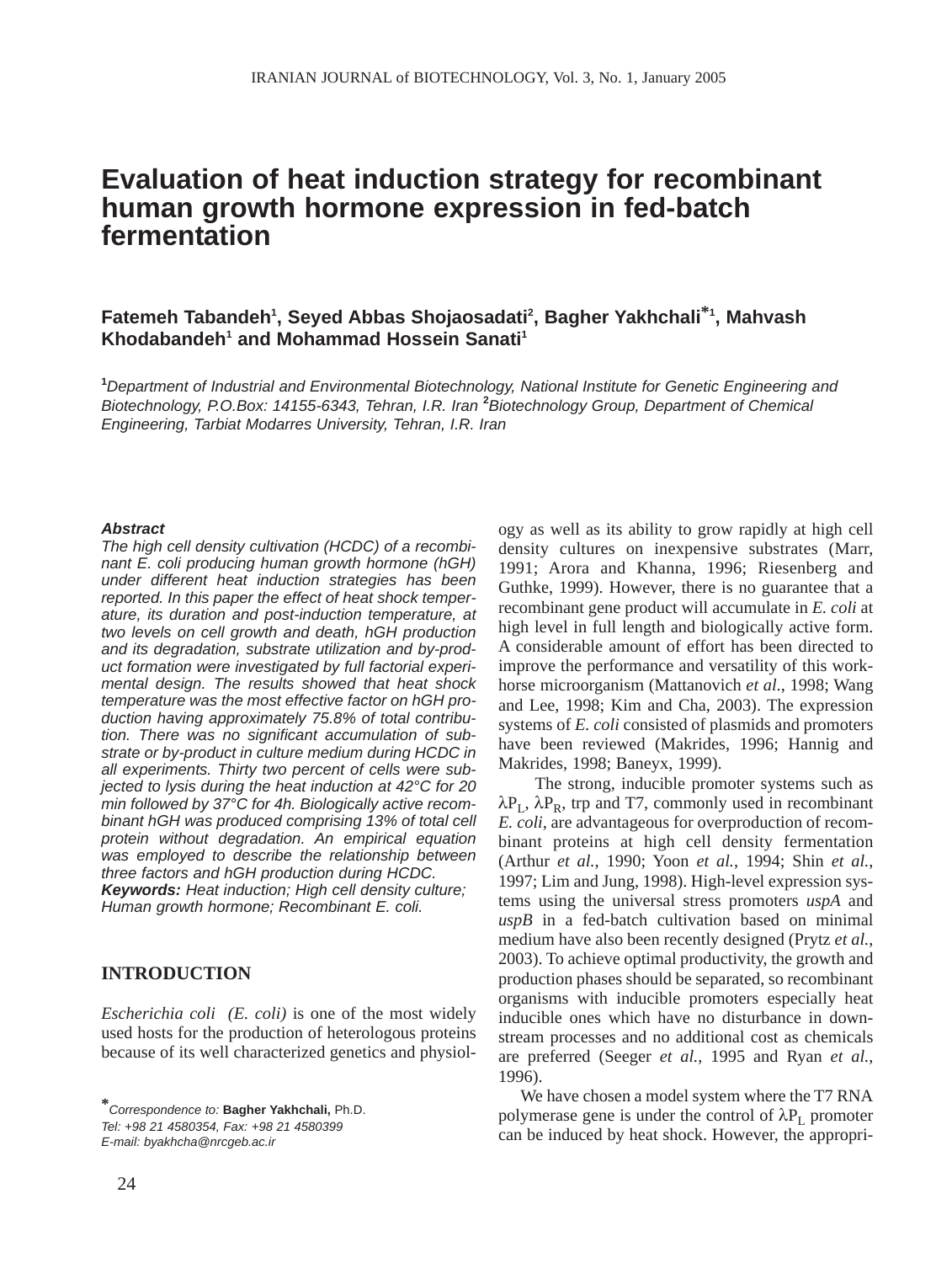ate conditions for optimum induction of the  $\lambda P_L$  promoter are not clearly addressed in literature. Some authors suggest to increase temperature from 30 to 42°C for 2-15 min, then decrease to 37°C to induce transcription (Hui *et al.*, 1987 and Gupta *et al.*, 1999), while others recommend to increase the temperature to 37°C or 42°C for the remainder of the experiment after a suitable cell density has been achieved (Remaut *et al.*, 1981; Bauer *et al.*, 1990; Hoffmann and Rinas, 2000).

In previous study, we described the high cell density cultivation of a recombinant *E. coli* harboring two plasmids producing hGH under heat induction (Tabandeh *et al.*, 2004a). In this study, for the first time three major factors namely heat shock temperature, its duration and post-induction temperature as well as their interactions were optimized for the production of biologically active form of hGH by full factorial experimental design.

### **MATERIALS AND METHODS**

**Bacterial strain and recombinant plasmids:** The host-plasmids system used for the production of recombinant hGH in this study named *E. coli* A6-5 consisting of the structural gene for hGH. The plasmids are the T7-based pET21 expression plasmid (pET21-*hgh*) and pGP1-2 (Tabor and Richardson, 1985) carrying the gene 1 of T7 phage under the control of heat inducible  $\lambda P_L$  promoter (kan<sup>+</sup>, T7 RNA polymerase+), with *Escherichia coli* DH5-α as the host. The *hgh* gene was expressed by heat induction and the rhGH was accumulated as inclusion body in cytoplasm, as described previously (Tabandeh *et al.*, 2004a).

**Media and cultivation:** Stocks of the *E. coli* A6-5 was maintained at -20°C and -70°C in 15 and 30 percent glycerol. The inoculum for each bioreactor experiment was prepared by serial subculturing of recombinant cells taken from stock cultures using Luria-Bertani (LB) medium containing yeast extract, 5 g; tryptone, 10 g; NaCl, 10 g; ampicillin, 100 mg; and kanamycin, 30 mgl<sup>-1</sup>. The complex medium consisted of  $(g<sup>1-1</sup>)$  $KH_2PO_4$ , 3;  $K_2HPO_4$ , 6;  $(NH_4)_2SO_4$ , 2;  $MgSO_4$ .7H<sub>2</sub>O, 1; Thiamin-HCl, 0.02; and glucose, 20; yeast extract, 10 and tryptone 20. Two milliliter of trace metal solution containing the following per liter of 5 M HCl:  $Na<sub>2</sub>B<sub>4</sub>O<sub>7</sub>$ .10H<sub>2</sub>O, 0.02; FeSO<sub>4</sub>.10H<sub>2</sub>O, 10;  $CaCl<sub>2</sub>$ .2H<sub>2</sub>O, 2; ZnSO<sub>4</sub>.7H<sub>2</sub>O, 2.2; MnSO<sub>4</sub>.4H<sub>2</sub>O, 0.5; CuSO<sub>4</sub>.4H<sub>2</sub>O, 1; and  $(NH_4)_6Mo_7O_{24}$ .4H<sub>2</sub>O, 0.1 g was added to 1 liter of the medium. The feed solutions used

for fed-batch studies had the following compositions (gl-1): glucose, 500 and  $MgSO<sub>4</sub>$ .7H<sub>2</sub>O, 15 as feed 1 and yeast extract, 75 and tryptone, 150 as feed 2 which were precisely adjusted to pH 7.0.

**Bioreactor operation:** All batch and fed-batch bioreactor experiments were conducted in 3 liter Bioflo-3000 laboratory fermenter (New Brunswick Scientific, USA). Unless otherwise mentioned, the bioreactors were operated at pH 7.0 and 30°C. To avoid oxygen limitation, dissolved oxygen was maintained above 40% of air saturation by increasing in the agitation rate from 400 to 900 rpm, followed by the addition of air and pure oxygen mixture to 1 liter per min. The medium feed in the fed-batch cultures was controlled using the pH-stat and constant rate feeding based on the growth kinetics of the recombinant *E. coli* during batch cultivation (Tabandeh *et al.*, 2004b). In the pHstat method, the feed 1 was automatically controlled by on-off mode depending on the culture pH. The feed 2 was added to the culture medium by a constant-rate feeding mode as  $20 \text{ m}$ -1. In this dual feeding strategy, glucose concentration was maintained under inhibition limit and acetate formed in less than 2 gl-1. On the other hand, complex feed which is necessary for over-expression of hGH (Tabandeh *et al.*, 2004a) was supplied by feed 2.

**hGH purification:** During heat induction, 40 ml of bacterial culture was taken and centrifuged (Sigma Lab Centrifuge 3K30, Germany) at  $11,800 \times g$  for 10 min at 4°C. The pellet was suspended in lysis buffer consisting Tris-HCl, 12.11 g; EDTA, 37.24 g; Triton X-100, 10 ml per liter, pH 9 and sonicated (Labsonic L, B. Braun, USA) 7 times each for 30 Sec and centrifuged at  $11,800 \times g$  for 30 min at 4 °C. The pellet containing inclusion bodies were dissolved at pH 12.2 for 1h and then at pH 11.5 overnight. The solution was centrifuged at 75,000  $\times$ g for 45 min at 4 °C. The pH was adjusted to 8.0 at 4°C in order to obtain protein refolding. Human growth hormone purification was carried out by lowering the pH to 4.9, based on hGH isoelectric point, at which all contaminated proteins precipitate and biologically active monomers of hGH remains in the solution (Khodabandeh *et al.*, 2003).

**Strategy for heat induction:** Variables including heat shock temperature  $(T_s)$ , its duration (t) and post-induction temperature  $(T_{in})$ , each at two levels were of interest in the following study. The full factorial design consisting of 23 experiments was considered to investigate all main effects and interactions of the factors. The experiments were duplicated to control the noise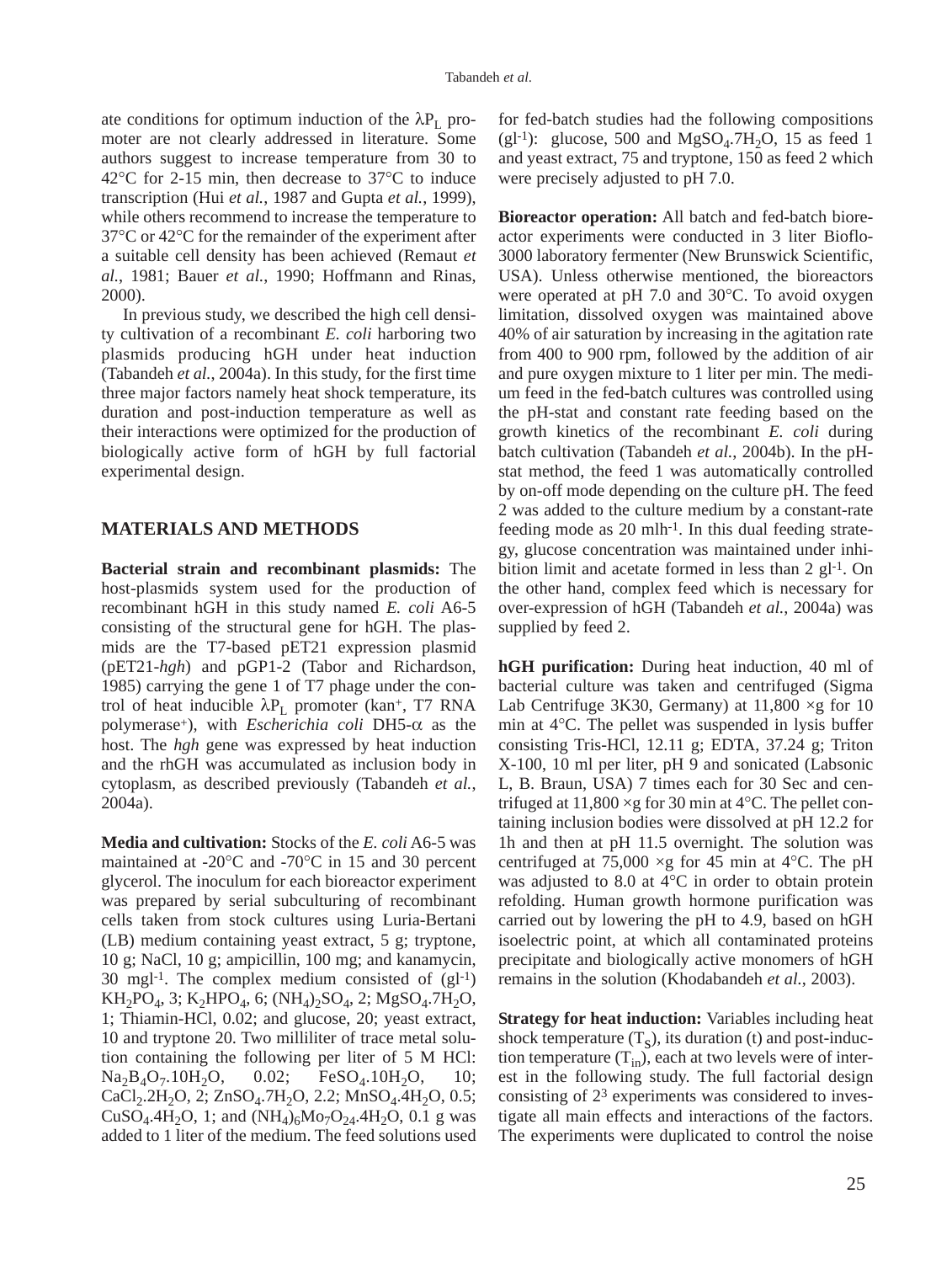factors. When the optical density at  $\lambda$ =550 nm of the cells reached to 80 during fixed-volume fed-batch fermentation, the temperature was shifted to  $T_s$  as 42 or 37°C for 20 or 40 min (t) and then decreased to 30 or  $37^{\circ}$ C (T<sub>in</sub>) for 4h.

**Analytical methods:** The optical density of each culture sample was measured at 550 nm using a spectrophotometer (Beckman DU530, USA). The recombinant cell mass concentration was then obtained using a previously developed correlation between optical density and dry cell weight. Cell death was measured by two methods consisting colony counting on LB and DNA extraction of samples taken from the medium (Bylund *et al.*, 2000). Enzymatic test kits were applied to analyze the glucose (Chemenzyme, Iran) and acetate concentrations (Roche, Germany) during cultivation. Expression was determined by subjecting samples taken from the bioreactor to sodium dodecyl sulfate-polyacrylamide gel electrophoresis (SDS-PAGE) as described by Laemmli (1970). The resulting protein bands were scanned with a densitometer (Beckman model R-112) to estimate the rate of recombinant protein to total cell protein. The specificity of the rhGH and its degradation were determined by western blotting (Sambrook *et al.*, 2002). The purified hGH was measured by Protein Assay ESL kit (Roche, Germany) or Lowry method and confirmed by hGH ELISA kit (Roche, Germany). Biological activity of rhGH was compared to hGH standard by cell proliferation assay. The presence of endotoxin in purified samples was detected by LAL kit (Pyramid, USA). Plasmid stability was examined by counting the colonies grown on LB plates containing ampicillin, kanamycin or both by replica plating method.

All chemicals used were of analytical grade, obtained from Merck Co. Standard hGH was purchased from NOVO, Nordisk Co. Denmark.

All statistical calculations consisting of ANOVA, main effects, interactions as well as non-linear regression were performed with SPSS version 9.0, statistical software.

## **RESULTS**

**Design of experiments:** The experiments were designed based on three major factors of heat induction each at two levels using full factorial design as shown in table 1. They were done randomly and repeated two times to decrease noise errors. Since T7 RNA polymerase expression is directly related to the time for which heat shock is given, it was decided to determine the optimum duration of heat shock. Firstly, cells were grown in shake flask at 30°C, thereby completely repressing the  $\lambda P_L$  promoter in LB medium until the optical density at 550 nm reached 1.0. Heat shock was given at this point for different time durations in 1, 5, 10, 20, 30 and 40 min at 42°C (data not shown). The results indicated that *hgh* was expressed after 20 min and the protein degraded after 40 min at 42°C (Fig. 1). Therefore, heat shock duration at two



**Figure 1**. Western blotting of *E. coli* A6-5 expressing hGH under different heat induction duration. Lanes: 1, 40 min; 2, 30 min; 3, 20 min; 4, 5 min; *5*, hGH standard.

levels, 20 and 40 min, were considered.

**Effect of heat induction on cell physiology:** The cell growth and death under different induction strategies are presented in figure 2. The amount of DNA taken from samples in the medium was considered as an indicator of the cell lysis. The number of CFU's (colony forming units) proportional to the expected cells at that optical density in exponential phase of growth, considering 1 unit  $OD_{550}$  is about 8×10<sup>8</sup> cells, indicates the viable cells. The results indicated that the amount of DNA was high when the heat shock temperature was 42°C, especially when the cells remained at 37°C for 4h. The viable cell amounts confirmed the above results. It can be concluded that the higher heat shock temperatures, the more cells are lyzed.

**Effect of heat induction on** *hGH* **expression:** Since the heat shock response may have an influence on the aggregation, degradation or proper folding of the product (Bylund *et al.*, 2000), the effect of different heat induction strategies on hGH production (Fig. 3) and its aggregation or degradation (Fig. 4) were studied. The immunoblot analysis showed that there was no hGH degradation in all experiments even at 42°C for 40 min contrary to those results in shake flask. It may be due to detrimental situation for growth and hGH production in shake flask in comparison to fed batch culture in fermenter. As shown in table 2, the soluble form of hGH proportional to inclusion bodies were decreased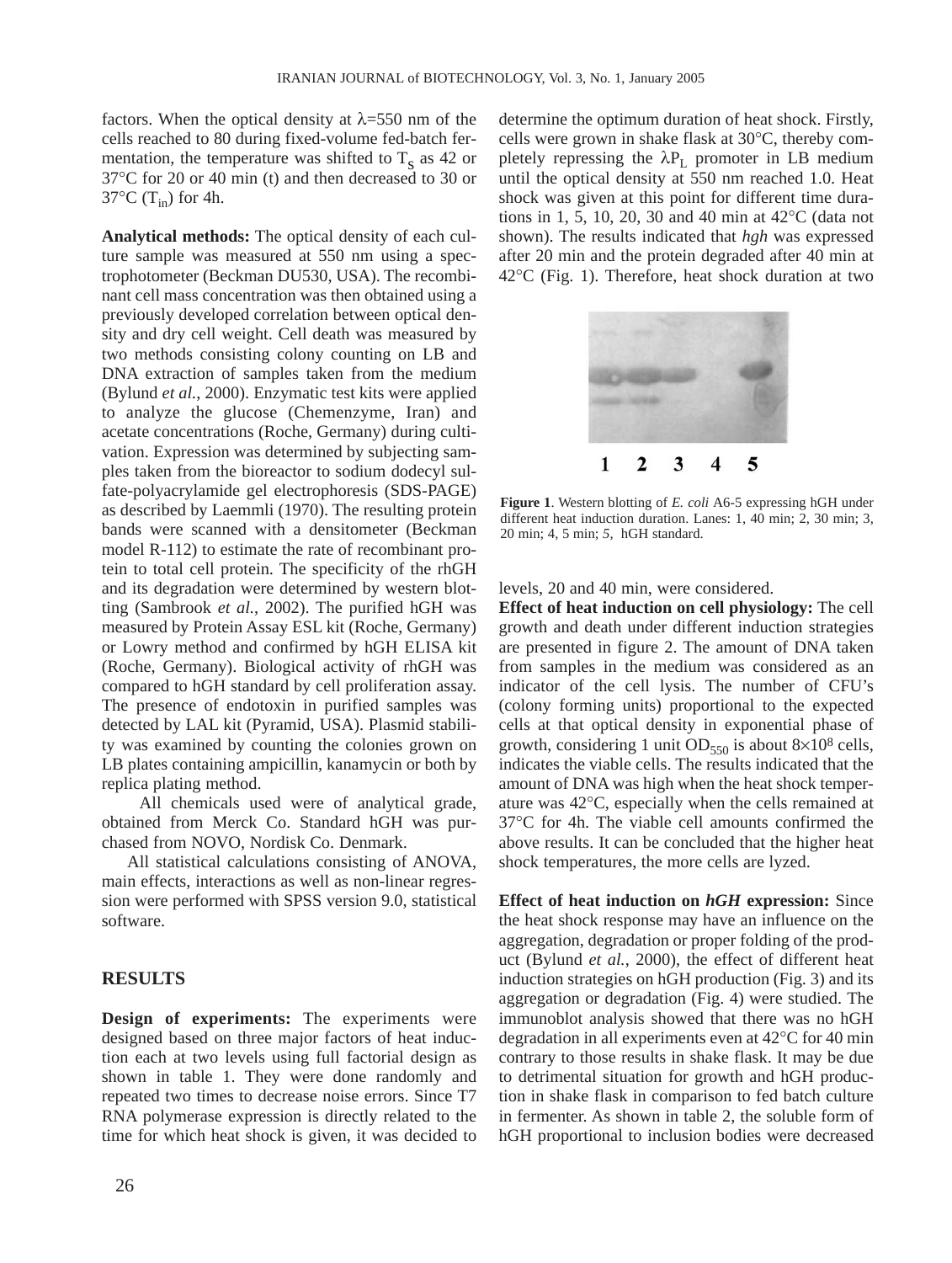#### Tabandeh *et al*.

**Table 1.** Full factorial design of experiments for three factors of heat induction at two levels. The hGH production  $(gl^{-1})$  has been shown as a response of the experiments.

| <b>Trial No</b> | $T_s$ (°C) | $t$ (min) | $T_{in}$ (°C) | $hGH$ (g $l'$ ) |
|-----------------|------------|-----------|---------------|-----------------|
|                 |            |           | 30            | .97             |
|                 | 42         | 40        | 30            | 1.20            |
|                 | 42         | 20        | 37            | 1.89            |
|                 | 42         | 40        | 37            | <u>2.10</u>     |
|                 | 37         | 20        | 30            | 0.29            |
| O               | 37         | 40        | 30            | 0.35            |
|                 | 37         | 20        | 37            | 0.37            |
|                 | 37         | 40        | 37            | 0.37            |



**Figure 2.** The viability (as cfu number) and lysis (as DNA concentration) of bacterial cells under different induction strategies. Trial Numbers are as described in table 1.

by temperature up-shift. It seems that the small amount of hGH, which was produced at low induction temperature, has a chance for proper folding using protein machinery of the cell.

**ANOVA and optimum conditions:** The magnitude of interactions was measured by the extent of no parallelism of the effects. The severity of the interactions (SI %) was 26.28, 4.73, 4.40 for the two-factor interactions *viz.*  $T_s \times T_{in}$ ,  $T_{in} \times t$  and  $T_s \times t$ , respectively. Therefore, it was found that the interaction between  $T_s$ and  $T_{in}$  was of interest. The ANOVA for hGH production is shown in table 3. The sum of squares column indicates that factor  $T_s$  makes the largest contribution. It should be noted that percentage probability for every observation was 90. The variance ratio, denoted by F, is the ratio of the mean square due to a factor and the error mean square. A value of F larger than two means the factor effect is not quite small. Regarding to the percent of contribution of each factor shown in the final column,  $T_s$  is the most important factor in influencing the hGH production. Heat shock duration was not significant and should be ignored. The optimum



**Figure 3.** The production of recombinant hGH at different temperature up-shift according to two level full factorial design of experiments . The hGH production was measured as the hGH percentage of total cell protein as well as the amount of the purified recombinant protein as gl-1.

condition was suggested as  $T_s$ , 42°C and  $T_{in}$ , 37°C. **Regression:** According to the ANOVA table, three independent variables consisting of  $T_s$ ,  $T_{in}$  and  $T_s \times T_{in}$ were considered. The following non-linear model was suggested to correlate the variables:

$$
P = B_0 + B_1 T_s + B_2 T_{in} + B_3 T_s \times T_{in}
$$

where  $P$  is the hGH amount  $(gl^{-1})$  as a dependent variable and  $B_0 - B_3$  are the constant parameters. The nonlinear statistics and parameter estimations are summarized in table 4 where, R squared was 0.99988.



**Figure 4**. The Western blot of *E. coli* A6-5 expressing hGH under different heat induction strategies. The numbers (1-8) indicate the trial numbers and the last lane(9) shows the hGH standard.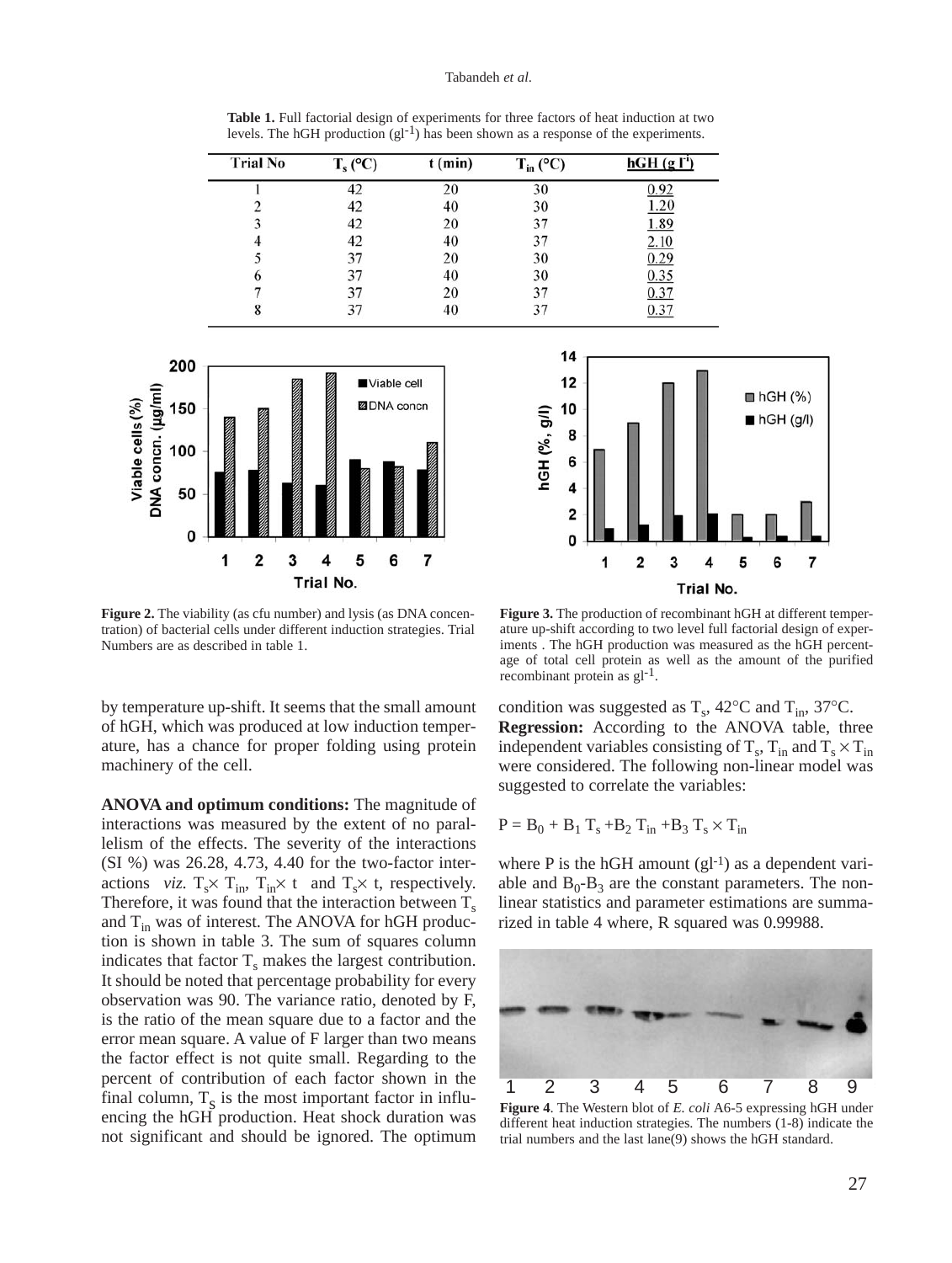|                                                              |          |       |       |       |      | o     |       |
|--------------------------------------------------------------|----------|-------|-------|-------|------|-------|-------|
| Acetate $(g IT)$                                             | $_{0.2}$ | 0.2   | 0.8   | 0.9   | 0.8  | 0.8   | 0.2   |
| Glucose $(g ^{-1})$                                          |          |       |       |       | 0    |       |       |
| $hGH$ (sol/IB)                                               | 0.17     | 0.18  | 0.19  | 0.2   | 0.47 | 0.42  | 0.35  |
| $P_{cell}$ (g l <sup>-1</sup> h <sup>-1</sup> ) <sup>a</sup> | 1.55     | 1.52  | 1.61  | 1.64  | 1.52 | 1.53  | 1.69  |
| $P_{hGH}$ (g $l^{-1}$ h <sup>-1</sup> ) <sup>b</sup>         | 0.033    | 0.043 | 0.065 | 0.075 | 0.01 | 0.012 | 0.013 |

**Table 2.** Substrate utilization, by-product formation, hGH folding, cell and product productivities at different temperature up-shift.

**a** cell productivity is defined as the units of cell density (gl<sup>-1</sup>) per unit time. **b** product productivity is defined as units of product formed (gl<sup>-1</sup>) per unit time.

**Table 3**. ANOVA of the experiments.

| DOF | <b>SS</b> | Variance | F-ratio  | Pure sum | Percent |
|-----|-----------|----------|----------|----------|---------|
|     | 8.544     | 8.544    | 2114.176 | 8.540    | 75.792  |
|     | 1.460     | 1.460    | 361.325  | 1.456    | 12.923  |
|     | 1.179     | 1.179    | 291.795  | 1.175    | 10.429  |
|     | 0.007     | 0.007    | 1.818    | 0.003    | 0.029   |
|     |           |          |          |          | 0.827   |
|     |           |          |          |          |         |

DOF: degree of freedom, SS: sum of square.

## **DISCUSSION**

In this study, the high cell density cultivation of *E. coli* A6-5 producing human growth hormone using the T7  $-\lambda P_{I}$  system under different heat induction strategies was studied. The plasmids were stable during HCDC of *E. coli* up to 90% and hGH was biologically active in all experiments (data not shown).

It is well established that the expression of the recombinant protein under the control of the T7 promoter is highest when the expression of the T7 RNA polymerase is suboptimal. This is primarily because the T7 RNA polymerase has a high transcriptional efficiency and only a small amount is required for high expression (Chamberlin *et al.*, 1970). Usually the ratelimiting step for protein synthesis does not lie at the transcriptional level of T7 based expression system. Higher levels of T7 RNA polymerase seem to be toxic to the cell (Tabor and Richardson, 1985) and do not serve useful purpose while diverting the essential metabolites away from recombinant protein production.

Acetate, a major by-product, which is formed during HCDC, has been reported to have a detrimental effect on recombinant cells and recombinant protein production (Lee, 1996). It is possible that acetate represses the synthesis of DNA, RNA, proteins and lipids (Hoffmann *et al.*, 2001). Acetate formation was kept under 1 gl-1 (Table 2) by pH-stat feeding strategy. Substrate feed, which maintained nutrient quality and also prevented acetate build up, helped increase the exponential phase of growth, thereby allowing heat induction at high cell density  $(40 \text{ gl-1})$ . This, in turn helped in achieving a final product concentration of 2 gl-1 of biologically active hGH.

Fed batch cultures are widely employed in bioprocesses to achieve high cell density concentrations, and improve volumetric productivity. Whereas, much efforts have been made to control and find feeding strategies for HCDC (Riesenberg and Schulz, 1991; Kleman and Strohl, 1994; Lee, 1996) There have been few articles covering microbial death in energy-limited cultures (Mason *et al.*, 1986 and Anderson *et al.*, 1996) especially during induction phase (Bylund *et al.*, 2000). The advantages of the temperature inducible expression systems are the strong promoter as well as the ease of induction by a temperature up-shift. However, the high induction temperature favors the formation of inclusion bodies (Hoffmann and Rinas, 2000). This aggregated form can stabilize the sensitive proteins against proteases (Strandberg and Enfors, 1991). Formation of inclusion bodies is also accounted as an advantage for purification purposes because the recombinant proteins are concentrated in this form. The mechanism behind inclusion body formation is not well understood. Early hypothesis includ solubility limitations, protein size, type of promoters and improper disulfide bond formation (Strandberg and Enfors, 1991). The temperature up-shift has also been reported as a parameter to promote the aggregation of recombinant protein as inclusion bodies (Strandberg and Enfors, 1991).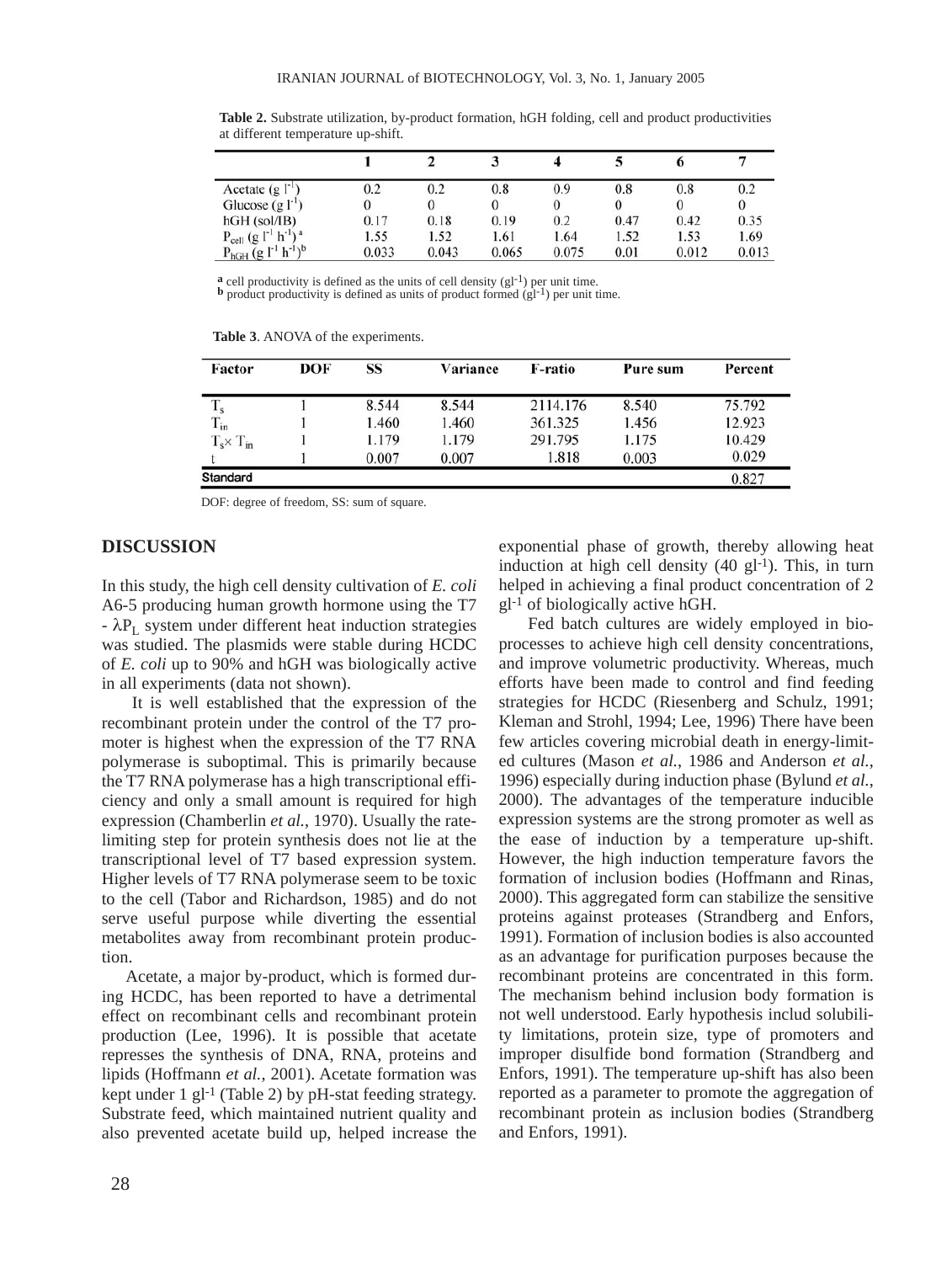| Parameter | Estimate       | Asymptotic  | Asymptotic 95% confidence interval |                |
|-----------|----------------|-------------|------------------------------------|----------------|
|           |                | std. error  | Lower                              | Upper          |
| $B_0$     | 21.512857143   | 0.571334229 | 19.926579021                       | 23.099135265   |
| в,        | $-0.577857143$ | 0.014435274 | $-0.617935889$                     | -0.537778397   |
| $\rm B_2$ | $-0.897428571$ | 0.016962424 | $-0.944523811$                     | $-0.850333332$ |
| В3        | 0.024428571    | 0.000428571 | 0.023238668                        | 0.025618475    |

**Table 4**. Estimation of the non-linear equation parameters that regressed using SPSS 9.0.

Sum of square = 10.90505, Mean square = 2.72626, R squared = 0.99988

To find the optimum strategy of heat induction for the production of hGH and prevention of cell death, three major factors each at two levels were considered and the experiments were designed by full factorial approach. The factorial design of experiments has been described as the most powerful technique in technological research due to its simplicity, independently estimation of the effect of each factor (main effect) and all interactions without confounding (Haaland, 1989).

The results showed that the heat shock duration (t) should be at least 20 min to start the hGH production. Although some authors have suggested sufficient heat shock duration, the suboptimal (but not maximal) expression of T7 RNA polymerase (about 2 min) is required for high recombinant protein expression (Hui *et al.*, 1987 and Gupta *et al.*, 1999), we found that maximal amount of T7 RNA polymerase should be expressed in this machinery. This may be due to the presence of the *lac* operator in pET21 which repress T7 promoter at high temperatures. As described, the cell death was slightly increased at the post-induction temperature of 37°C in comparison to 30°C. The recombinant hGH was intracellularly accumulated as inclusion bodies at higher temperatures. The higher amount of hGH was finally purified in the samples treated at higher  $T_s$  and  $T_{in}$ . The ANOVA table showed that the effect of heat shock duration greater than 20 min on hGH production is not significant. But the heat shock temperature is a key factor on the recombinant protein expression. The interaction of heat shock and post-induction temperatures affect on the hGH production was found to have the coefficient of about 0.02.

The proposed equation predicts the hGH is produced at the higher amount of  $T_s$  and  $T_{in}$ , but it should be noted that cell lysis is increased at higher temperatures and this in turn decreased the cell density and product productivity. In summary, it is suggested that the heat induction strategy of 42°C for 20 min followed by 37°C for 4h is sutiable for production of high levels of hGH in the recombinant *E. coli*.

#### **Acknowledgment**

The authors thank the staff of the Industrial Department of the National Institute for Genetic Engineering and Biotechnology for their cooperation. The authors are also grateful to Mr. Heidarnia, Mr. Emamzadeh, Mr. Nouri and Mrs. Vaseli for their great help.

#### **References**

- Anderson L, Strandberg L, Enfors S-O (1996). Cell segregation and lysis have profound effects on the growth of *Escherichia coli* in high cell density fed batch cultures. *Biotechnol Prog*. 12: 190-195.
- Arora D, Khanna N (1996). Method for increasing the yield of properly folded recombinant human gamma interferon from inclusion bodies. *J Biotechnol*. 52: 127-133.
- Arthur PM, Duckworth B, Seidman M (1990). High level expression of interleukin-1 beta in a recombinant *Escherichia coli* strain for use in a controlled bioreactor. *J Biotechnol*. 13: 29-46.
- Baneyx F (1999). Recombinant protein expression in *Escherichia coli. Curr Opin Biotechnol.* 10: 411-421.
- Bauer KA, Ben-Bassat A, Dawson M, De LaPuente VT, Neway JO (1990). Improved expression of human interleukin-2 in high cell density fermentor cultures of *E. coli* K12 by a phosphotransacetylase mutant. *Appl Environ Microbiol*. 56: 1296-1302.
- Bylund F, Castan A, Mikkola R, Veide A, Larsson G (2000). Influence of scale-up on the quality of recombinant human growth hormone. *Biotechnol Bioeng*. 69: 119- 128.
- Chamberlin M, McGrath J, Waskell L (1970). New RNA polymerase from *Escherichia coli* infected with bacteriophage T7. *Nature*, 228: 277-237.
- Gupta JC, Jaisani M, Pandey G, Mukherjee KJ (1999). Enhancing recombinant protein yields in *Escherichia coli* using T7 system under the control of heat-inducible λPL promoter. *J Biotechnol*. 68: 125-134.
- Haaland PD (1989). *Experimental design in biotechnology*. Marcel Deker Inc. USA.
- Hannig G, Makrides SC (1998). Strategies for heterologous protein expression in *E. coli*. *Trends Biotechnol*. 16: 54- 60.